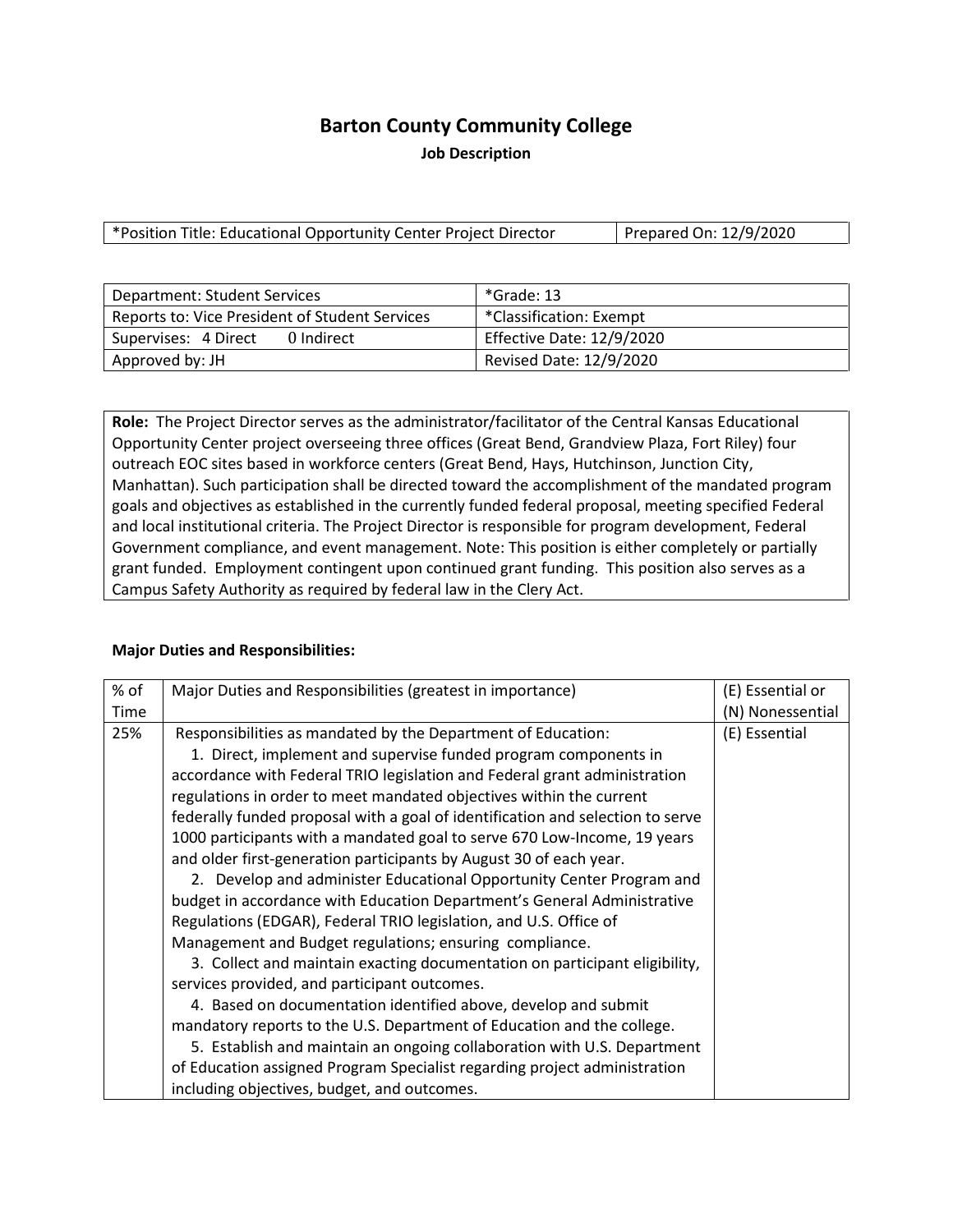| 25% | Project responsibilities:<br>1. Hire, train, supervise and evaluate Educational Opportunity Center<br>staff and facilitate personal and professional development of program staff.<br>2. Promote CKEOC services within target area including monthly travel<br>throughout the thirty-two county target area assessing area needs and<br>provide support to project advisors.<br>3. Direct, organize, and facilitate project Advisory Board meetings at<br>Great Bend and Grandview Plaza sites.<br>4. Develop and direct continuous program evaluation systems.<br>5. Direct operations and maintenance at the main EOC office and three<br>outreach offices in target area.<br>6. Direct, organize, and assist staff operate CKEOC county/community fair<br>exhibits.<br>7. Develop and present career and educational workshops identifying<br>program services to community orgainzation and educational personnel<br>within target area.<br>8. Attends meetings, serves on committees, and performs other duties<br>for the success of the project. | (E) Essential                     |
|-----|---------------------------------------------------------------------------------------------------------------------------------------------------------------------------------------------------------------------------------------------------------------------------------------------------------------------------------------------------------------------------------------------------------------------------------------------------------------------------------------------------------------------------------------------------------------------------------------------------------------------------------------------------------------------------------------------------------------------------------------------------------------------------------------------------------------------------------------------------------------------------------------------------------------------------------------------------------------------------------------------------------------------------------------------------------|-----------------------------------|
| 30% | Responsibilities to participants:<br>1. Select and mentor eligible program participants.<br>2. Direct research for EOC program operations and staff collaborating<br>with Educational Institutions and personnel throughout target area and<br>across US to assist participants achieve educational goals.<br>3. Direct research, development, and implementing EOC educational<br>program curriculum and activities.<br>4. Provide EOC services as mandated by the Department of Education to<br>eligible participants.                                                                                                                                                                                                                                                                                                                                                                                                                                                                                                                                | (E) Essential                     |
| 15% | <b>Consulting Tasks:</b><br>1. Consult with Barton CC President and Vice President of Student<br>Services regarding compliance with TRIO Federal Regulations and<br>mandates.<br>2. Consult with Vice President of Student Services relevant to program<br>administration and relationship to the institution.<br>3. Consult with Barton CC HR Director other HR staff to ensure Federal<br>Grant hiring components and regulations are followed.<br>4. Consult with Barton TRIO Directors regarding TRIO legislation and<br>regulations.<br>5. Consult with Administrators, faculty and staff of PSEIs, GED & High<br>School Diploma program centers to meet the educational needs of<br>participants.<br>6. Consult with community personnel relevant to services available to<br>eligible participants, and develop job shadowing/mentoring programs.<br>7. Consult with area employers, schools, faith community, service<br>agencies, and others to share information relative to the project and<br>participants.                                 | (E) Essential<br>Select From List |
|     |                                                                                                                                                                                                                                                                                                                                                                                                                                                                                                                                                                                                                                                                                                                                                                                                                                                                                                                                                                                                                                                         |                                   |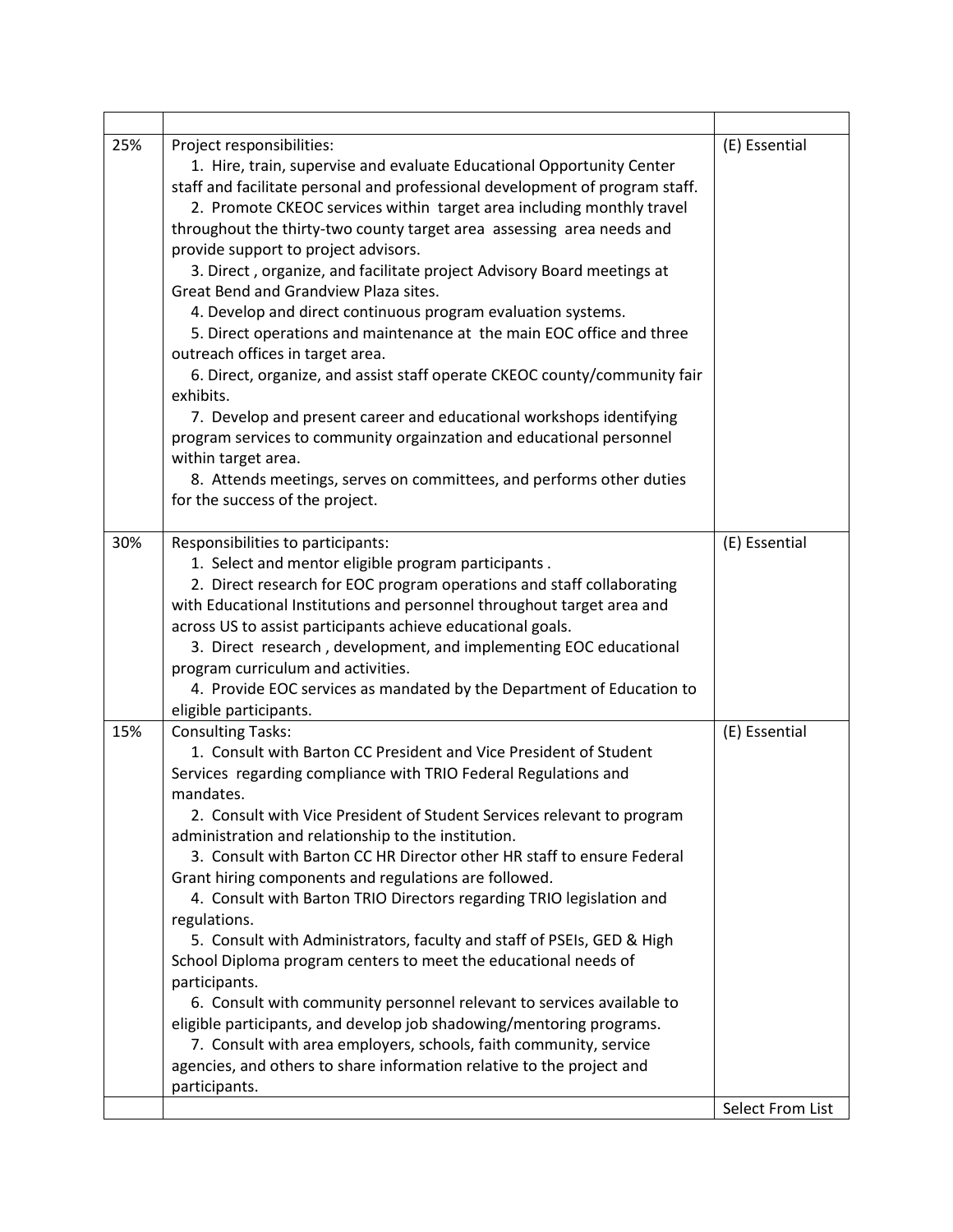|                                              | Select From List |
|----------------------------------------------|------------------|
|                                              | Select From List |
|                                              | Select From List |
|                                              | Select From List |
|                                              | Select From List |
|                                              | Select From List |
|                                              | Select From List |
|                                              | Select From List |
| Performs other duties as needed or assigned. | N                |

100% (Percent of time must total 100 %.)

#### **Expectations:**

| 1. | Provide quality services to maintain and increase participation in program.                                                          |
|----|--------------------------------------------------------------------------------------------------------------------------------------|
| 2. | Maintain and develop new relationships with entities that will ensure life success for<br>participants.                              |
| 3. | To maintain a highly qualified staff, sufficient to meet program goals and requirements.                                             |
| 4. | Demonstrate commitment to the highest ethical standards of professional practice, as well as<br>personal and professional integrity. |
| 5. | To assure effective stewardship of grant.                                                                                            |

## **Knowledge and Skills:**

| *Experience:                                                                                                                                                                                                                                                                                                                                                                                                                                                                                      | Two years to five years of similar or related experience.                                                                                  |
|---------------------------------------------------------------------------------------------------------------------------------------------------------------------------------------------------------------------------------------------------------------------------------------------------------------------------------------------------------------------------------------------------------------------------------------------------------------------------------------------------|--------------------------------------------------------------------------------------------------------------------------------------------|
| A. Knowledge of PSEI matriculation, admission, financail aid, and other relevant<br>processes. B. Knowledge of and skill with project population and their specific<br>needs. C. Effective communication with professional personnel and with<br>participants from populations traditionally underrepresented. D. Business<br>background with knowledge of grant administration/budgeting. E. Ability to<br>understand and interpret Federal legislation and regulations pertinent to<br>program. |                                                                                                                                            |
|                                                                                                                                                                                                                                                                                                                                                                                                                                                                                                   | Preference given to individuals who have succeeded in overcoming barriers<br>similar to those confronting the project's target population. |
| *Education:                                                                                                                                                                                                                                                                                                                                                                                                                                                                                       | A college degree.                                                                                                                          |